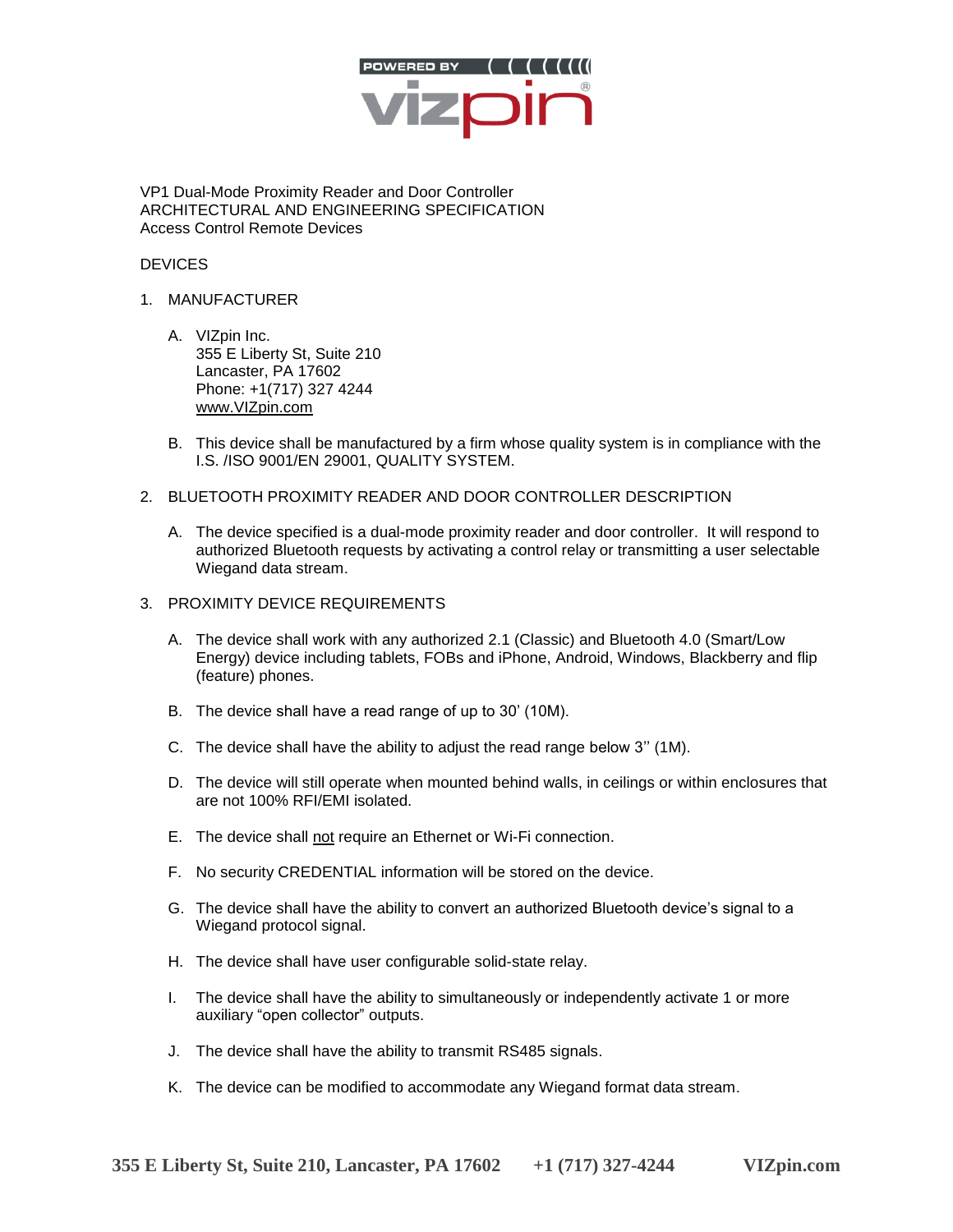

- L. The device will not require a proprietary CREDENTIAL and will work with any Bluetooth device regardless of the manufacturer.
- M. The device shall be field configurable to activate the relay **or** activate 1 or more auxiliary outputs **or** activate 1 or more RS485 devices **or** output a Wiegand signal when:
	- 1) Any authorized active CREDENTIAL is in range or
	- 2) Any authorized active CREDENTIAL is in range and a valid PIN number has been entered or
	- 3) Any authorized active CREDENTIAL is in range and an external trigger is received or
	- 4) Any authorized active CREDENTIAL is in range and an external trigger is received and a valid PIN number has been entered
- N. The device shall have an external output to provide visual and/or audible indication of activation (i.e. buzzer or LED) when the device is mounted out of site or is inaccessible.
- O. The device shall have a user configurable piezo-electric buzzer that can be disabled, to sound momentarily when the device is activated or to sound continuously when the device is being activated.
- P. The device shall have a built-in Administration Button that can be used to:
	- 1) Deactivate (lock) the device when it is activated (unlocked)
	- Reset the reader
	- 3) Perform various administrative functions
- Q. The device shall have an external output to emulate the Administration Button for when the device is mounted out of site or is inaccessible.
- R. The device shall have an input for external triggering of the device by other inputs like a motion detector, request-to-exit switch or receptionist door button.
- S. The device shall have an input for an external sensor such as a door/gate status switch or alarm panel output to be used in the logic of when to activate or deactivate the device.
- T. The device shall have an internal audit trail of at least 1,500 events that can be exported to other devices/systems.
- U. The device shall utilize a cloud-based service to remotely manage access control.
- V. The device shall be designed for installation on a door mullion and may be directly mounted to a metal surface.
- W. The device shall be available in a charcoal gray, polycarbonate/ABS composite enclosure suitable for indoor applications.